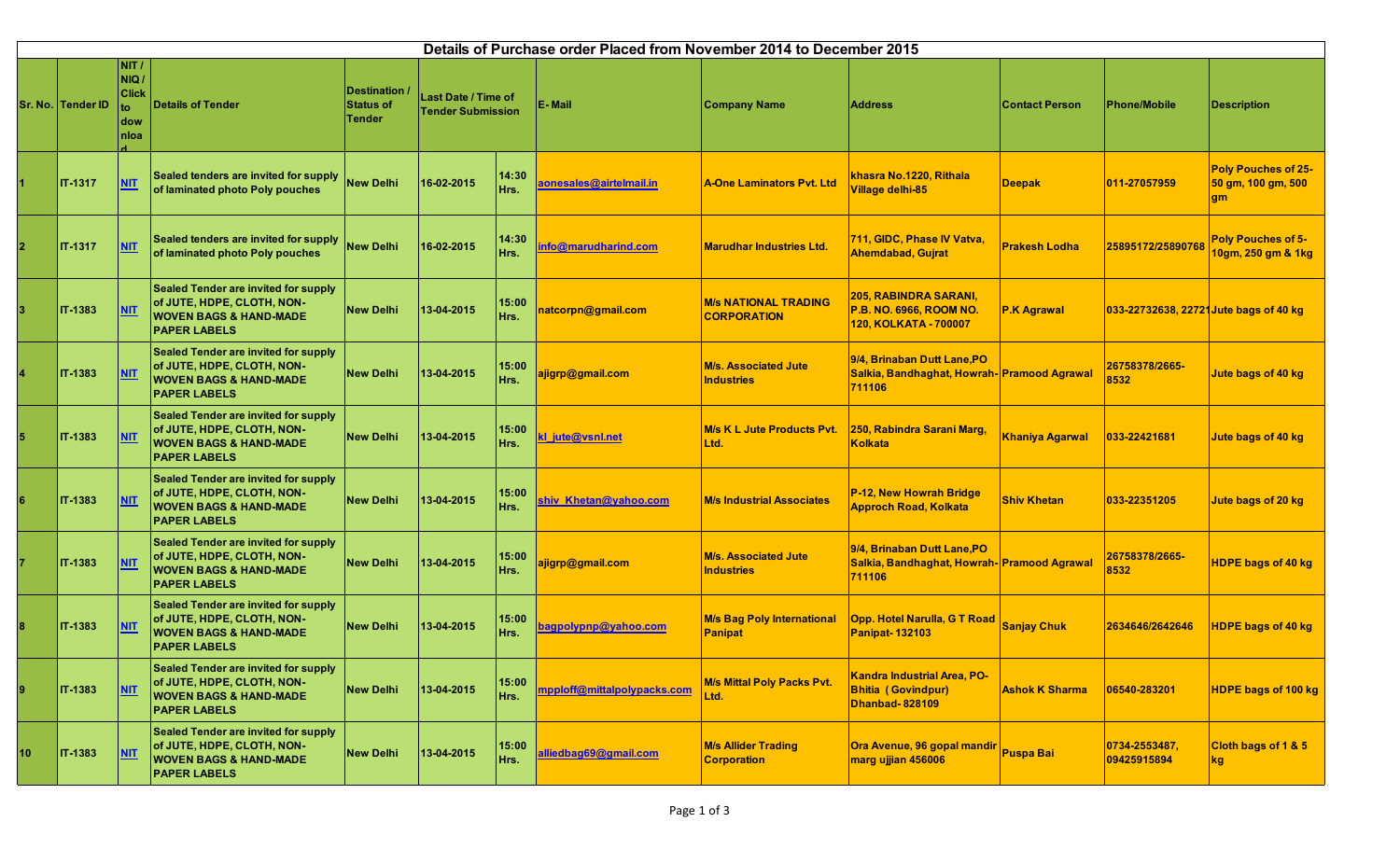| 11 | IT-1383        | <b>NIT</b> | <b>Sealed Tender are invited for supply</b><br>of JUTE, HDPE, CLOTH, NON-<br><b>WOVEN BAGS &amp; HAND-MADE</b><br><b>PAPER LABELS</b> | <b>New Delhi</b> | 13-04-2015 | 15:00<br>Hrs. | satishjainbros@gmail.com           | <b>M/s JAIN BROTHERS</b><br><b>ENTERPRISES</b>                                          | 96, KANTHAL, UJJAIN (M.P.) Satish Jain                                                                     |                        | 0734-2551702                              | Cloth bags 2 & 4 kg                   |
|----|----------------|------------|---------------------------------------------------------------------------------------------------------------------------------------|------------------|------------|---------------|------------------------------------|-----------------------------------------------------------------------------------------|------------------------------------------------------------------------------------------------------------|------------------------|-------------------------------------------|---------------------------------------|
| 12 | <b>IT-1383</b> | <b>NIT</b> | <b>Sealed Tender are invited for supply</b><br>of JUTE, HDPE, CLOTH, NON-<br><b>WOVEN BAGS &amp; HAND-MADE</b><br><b>PAPER LABELS</b> | <b>New Delhi</b> | 13-04-2015 | 15:00<br>Hrs. | chouhankishansingh@gmail.co<br>m   | <b>M/s Kamal Enterprises</b>                                                            | 115/94, Kumbha Marg,<br><b>Sanganer,tonk Road Jaipur-</b><br>302033                                        |                        | 9351471648.<br>0141-2323973               | <b>Hand Made Paper</b><br>Lable       |
| 13 | IT-1383        | <b>NIT</b> | <b>Sealed Tender are invited for supply</b><br>of JUTE, HDPE, CLOTH, NON-<br><b>WOVEN BAGS &amp; HAND-MADE</b><br><b>PAPER LABELS</b> | <b>New Delhi</b> | 13-04-2015 | 15:00<br>Hrs. | attalprem@gmail.com.               | <b>M/s ATTAL PLASTICS</b>                                                               | 3-4-468, 1 <sup>st</sup> Floor, Behind<br><b>Raddy Woven</b><br>College, Barkatpura,<br>Hyderabad - 500027 | <b>Mohan Das Goyal</b> | 040-24754325.<br>24757536.<br>09212597740 | <b>Non Woven Bags</b><br>2,48,5,kg    |
| 14 | <b>IT-1489</b> | <b>NIT</b> | Sealed tenders are invited for supply<br>of Agrochemicals on rate contract<br>basis upto 31.03.2016                                   | <b>New Delhi</b> | 6/7/2015   | 13:00         | nfo@indiapesticideslimited.co      | <b>M/s swarup Chemicals P.</b><br>Ltd.                                                  | <b>Water Works Road,</b><br><b>Aishbagh, Lucknow</b>                                                       | <b>SK Tewari</b>       | 749949587                                 | Thiram 75% WDP &<br><b>DS</b>         |
| 15 | IT-1489        | <b>NIT</b> | Sealed tenders are invited for supply<br>of Agrochemicals on rate contract<br>basis upto 31.03.2016                                   | <b>New Delhi</b> | 6/7/2015   | 13:00         | abdulsattarkasim@yahoo.com         | <b>M/s Abdul Sattar Kasim,</b>                                                          | 3-5-823, C1 Ist Floor<br>Hyderguda, Hyderabad-<br>5000029                                                  | <b>Mohhamad Munaf</b>  | 040-23231393                              | Thiram 75% WDP                        |
| 16 | IT-1492        | <b>NIT</b> | Sealed tenders are invited for supply<br>of Cotton Cloth Bags and Hand-<br><b>Made Paper Labels.</b>                                  | <b>New Delhi</b> | 2/7/2015   | 13:00         | <u>chouhankishansingh@gmail.co</u> | <b>M/s Kamal Enterprises</b>                                                            | 115/94, Kumbha Marg,<br><b>Sanganer,tonk Road Jaipur-</b><br>302033                                        |                        | 9351471648,<br>0141-2323973               | <b>Hand Made Paper</b><br>Lable       |
| 17 | IT-1492        | NIT        | Sealed tenders are invited for supply<br>of Cotton Cloth Bags and Hand-<br><b>Made Paper Labels.</b>                                  | <b>New Delhi</b> | 2/7/2015   | 13:00         | satishjainbros@gmail.com           | <b>M/s JAIN BROTHERS</b><br><b>ENTERPRISES</b>                                          | 96, KANTHAL, UJJAIN (M.P.) Satish Jain                                                                     |                        | 0734-2551702                              | Cloth bags 10 kg                      |
| 18 | IT-1492        | <b>NIT</b> | Sealed tenders are invited for supply<br>of Cotton Cloth Bags and Hand-<br><b>Made Paper Labels.</b>                                  | <b>New Delhi</b> | 2/7/2015   | 13:00         | alliedbag69@gmail.com              | <b>M/s Allider Trading</b><br><b>Corporation</b>                                        | Ora Avenue, 96 gopal mandir<br>marg ujjian 456006                                                          | <b>Puspa Bai</b>       | 0734-2553487,<br>09425915894              | <b>Cloth bags of 1 kg</b>             |
| 19 | <b>IT-1492</b> | <b>NIT</b> | Sealed tenders are invited for supply<br>of Cotton Cloth Bags and Hand-<br><b>Made Paper Labels.</b>                                  | <b>New Delhi</b> | 2/7/2015   | 13:00         | murlimalu@hotmail.com              | <b>M/s.Ujwal Texprint,</b>                                                              | 422/427, Ravivar Peth,<br>Madhavnagar, Distt.Sangli.<br>Pin: 416406                                        | <b>Murli Malu</b>      | 0233-2310253-<br>2310554                  | Cloth bags 10 kg                      |
| 20 | IT-1510        | <b>NIT</b> | Sealed tenders are invited for supply<br>of Farm Equipments and Maize<br><b>Combine Harvester at Farms.</b>                           | <b>New Delhi</b> | 22-07-2015 | 13:00         | pranav.bhatt 2@cnhind.com          | <b>M/s New Holland Fiat(India)</b><br><b>Pvt. Ltd. Greater Noida</b>                    | <b>Plot No. 3, Udyog Kandra,</b><br><b>Greater Noida</b>                                                   | <b>Pranav Bhatt</b>    | 9999534273                                | <b>Tractor Mounted crop</b><br>Reaper |
| 21 | <b>IT-1510</b> | <b>NIT</b> | Sealed tenders are invited for supply<br>of Farm Equipments and Maize<br><b>Combine Harvester at Farms.</b>                           | <b>New Delhi</b> | 22-07-2015 | 13:00         | pranav.bhatt 2@cnhind.com          | M/s New Holland Fiat(India) Plot No. 3, Udyog Kandra,<br><b>Pvt. Ltd. Greater Noida</b> | <b>Greater Noida</b>                                                                                       | <b>Raieev Sharma</b>   | 9999534273                                | <b>Tractor</b>                        |